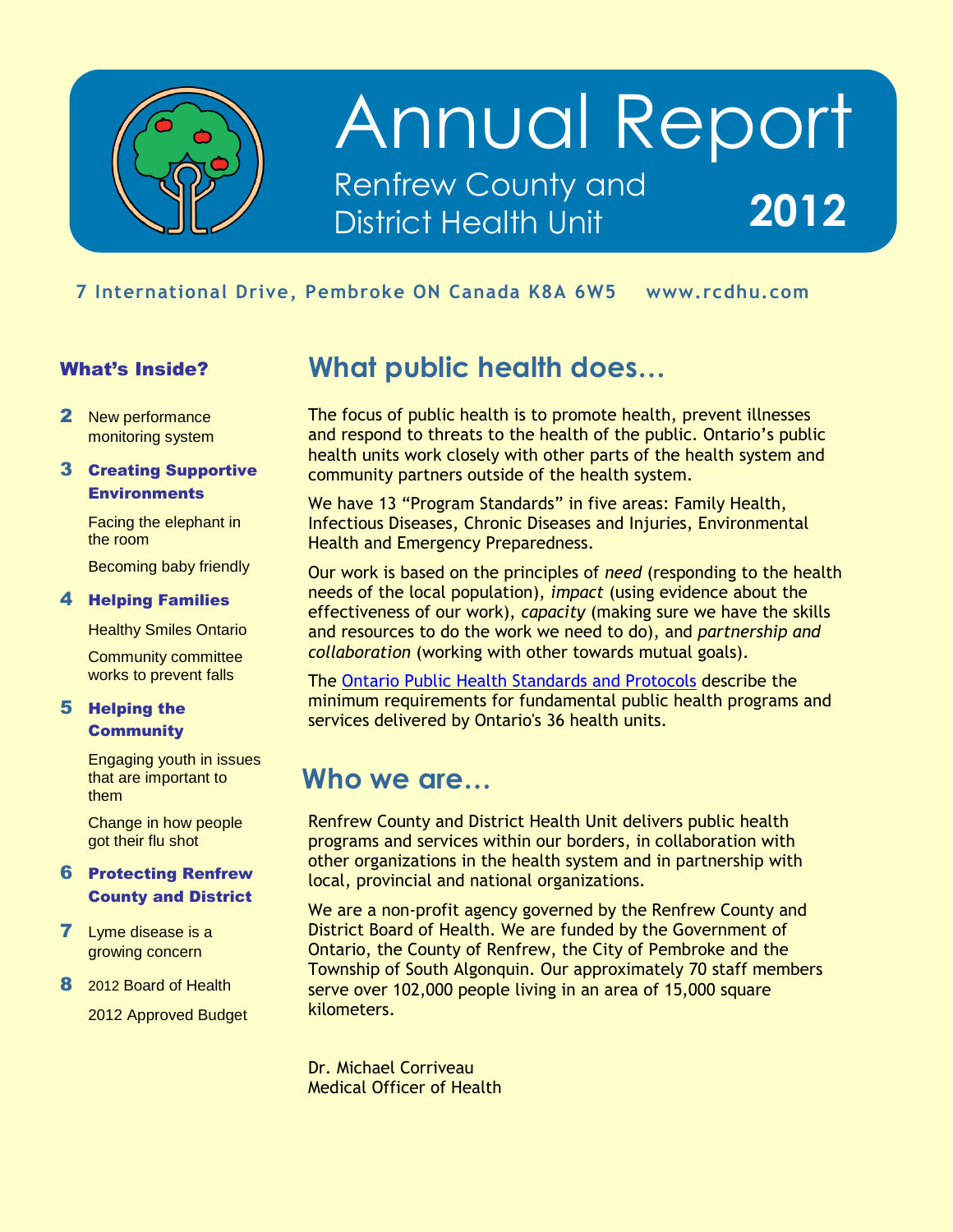## **New performance monitoring system for public health in Ontario**

In 2012, Ontario's 36 local public health units entered into Accountability Agreements with the Ontario Ministry of Health and Long-Term Care. These Agreements are part of a new performance management framework for public health.

The Agreements set performance expectations, including annual targets that relate to baseline measures of performance at each public health unit. The table below summarizes performance indicators that were assessed in 2012, and monitoring results for Renfrew County and District Health Unit.

| <b>Performance Indicator</b>                                                        | <b>Baseline</b>        | 2012                               | 2012                   |
|-------------------------------------------------------------------------------------|------------------------|------------------------------------|------------------------|
|                                                                                     | (2010)                 | <b>Target</b>                      | <b>Performance</b>     |
| Percent of high risk food premises inspected                                        | 52%                    | 285%                               | 99%                    |
| once every four months while in operation                                           |                        |                                    |                        |
| Percent of pools and public spas by class                                           | 25%                    | >75%                               | 100%                   |
| inspected while in operation                                                        |                        |                                    |                        |
| Percent of high-risk Small Drinking Water                                           | Could not be           | 100%                               | 100%                   |
| Systems inspections completed for those that                                        | established            |                                    |                        |
| are due for re-inspection                                                           |                        |                                    |                        |
| Percent of confirmed gonorrhea cases where                                          | 100%                   | 100%                               | 100%                   |
| initiation of follow-up occurred within two                                         |                        |                                    |                        |
| business days                                                                       |                        |                                    |                        |
| Percent of confirmed Invasive Group A                                               | 100%                   | 100%                               | No cases               |
| Streptococcal disease cases where initiation                                        |                        |                                    | Not applicable         |
| of follow-up occurred on the same day as                                            |                        |                                    |                        |
| receipt of lab confirmation                                                         |                        |                                    |                        |
| Percent of Human Papillomavirus (HPV)                                               | 0.0%                   | <b>Maintain</b>                    | 0.1%                   |
| vaccine wasted that is stored/administered                                          |                        | current rate                       |                        |
| by the public health unit                                                           |                        |                                    |                        |
| Percent of influenza vaccine wasted that is                                         | 7.6%                   | $5\%$                              | 4.1%                   |
| stored/administered by the public health unit                                       | 82.3%                  | <b>Maintain or</b>                 | 94%                    |
| Percent of school-aged children who have                                            |                        |                                    |                        |
| completed immunizations for Hepatitis B<br>Percent of school-aged children who have | 50.5%                  | improve rate<br><b>Maintain or</b> | 60%                    |
| completed immunizations for HPV                                                     |                        | improve rate                       |                        |
| Percent of school-aged children who have                                            | 81%                    | <b>Maintain or</b>                 | 67%                    |
| completed immunizations for meningococcus                                           |                        | improve rate                       |                        |
| Percent of tobacco vendors in compliance                                            | 99%                    | >90%                               | 99%                    |
| with youth access legislation at the time of                                        |                        |                                    |                        |
| last inspection                                                                     |                        |                                    |                        |
| <b>Baby Friendly Initiative (BFI) status</b>                                        | Preliminary            | Intermediate                       | Intermediate           |
| (implementation of activities that promote,                                         | work towards           | work towards                       | work towards           |
| support and protect breastfeeding)                                                  | <b>BFI</b> designation | <b>BFI</b> designation             | <b>BFI</b> designation |

For more information about these performance indicators and how they are calculated, see the [Technical Document: Public Health Accountability Agreement Indicators 2011](http://www.health.gov.on.ca/en/pro/programs/publichealth/performance/docs/technical_document.pdf) – 2013.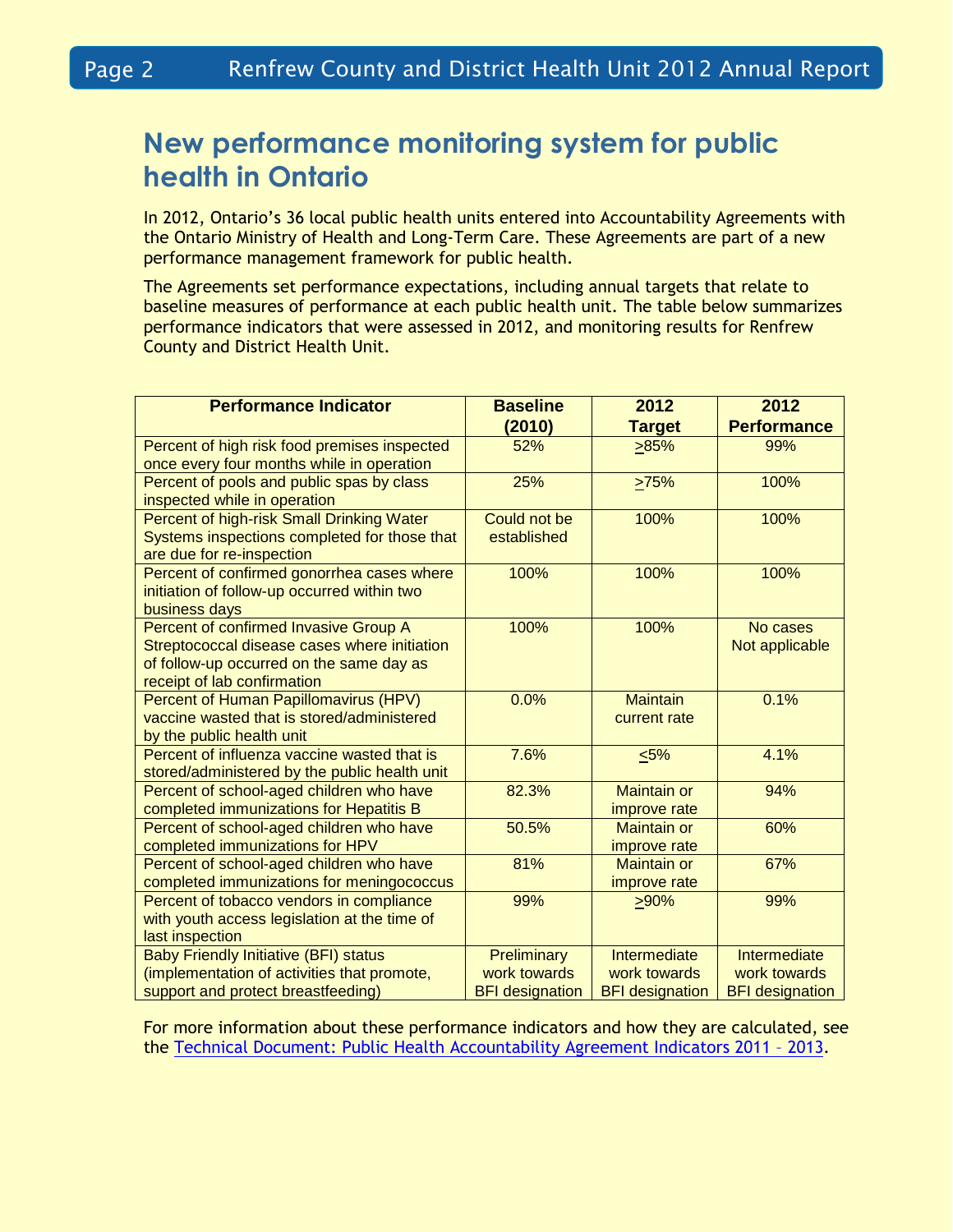# **Creating Supportive Environments**

## **Facing the elephant in the room**

Public Health Units in Ontario are mandated to work on reducing health inequities. This term refers to the common experience of more frequent illness, premature disability and early death by people with lower social and economic positions in society. This is the elephant in the room that has been ignored for too long.

Factors that influence health through social and economic position are called [social determinants of health.](http://www.phac-aspc.gc.ca/ph-sp/determinants/) Some examples are income, education and literacy, employment and working conditions, and social and physical environments.

In 2012 two full-time Public Health Nurse positions were created to enable a focus on addressing determinants of health and reducing health inequities. We identified three priority areas for this work: healthy child development, child and youth mental health, and access to sexual health services.

A Social Determinants of Health Advisory Group was established to develop knowledge, skills and practices that improve our capacity to address determinants of health and reduce health inequities. This group organized a staff in-service and piloted a tool that assesses how our work in a variety of program areas influences health equity, and identifies what further work could be done.

## **Becoming baby friendly**

Renfrew County and District Health Unit (RCDHU) is progressing towards achieving [Baby Friendly Initiative](http://breastfeedingcanada.ca/BFI.aspx) (BFI) designation. BFI designation is a performance measure for all Ontario public health units.

BFI is a campaign launched by the World Health Organization and UNICEF in 1991 to protect, promote and support breastfeeding. Breastfeeding is a fundamental tenet of a healthy mother-infant bond and a key determinant of health.

RCDHU continues to have a leadership role in promoting breastfeeding and creating environments that support optimal infant feeding practices.

To achieve BFI designation, RCDHU must follow a process established by the Breastfeeding Committee for Canada. The process requires that we assess internal practices, develop a written [breastfeeding](http://www.rcdhu.com/Publications/Policy-breastfeeding.pdf)  [policy,](http://www.rcdhu.com/Publications/Policy-breastfeeding.pdf) and provide training for all staff on how to protect, promote and support breastfeeding. BFI provides a framework for implementing best practices, and will enable us to support the best health possible for local children and families.

*Our health is clearly related to our social and economic position in society. In general, we have better health than people below us and poorer health than people above us on the social and economic ladder.*

*The Baby Friendly Initiative is a framework for implementing international best practices that support the best care possible for mothers and infants.*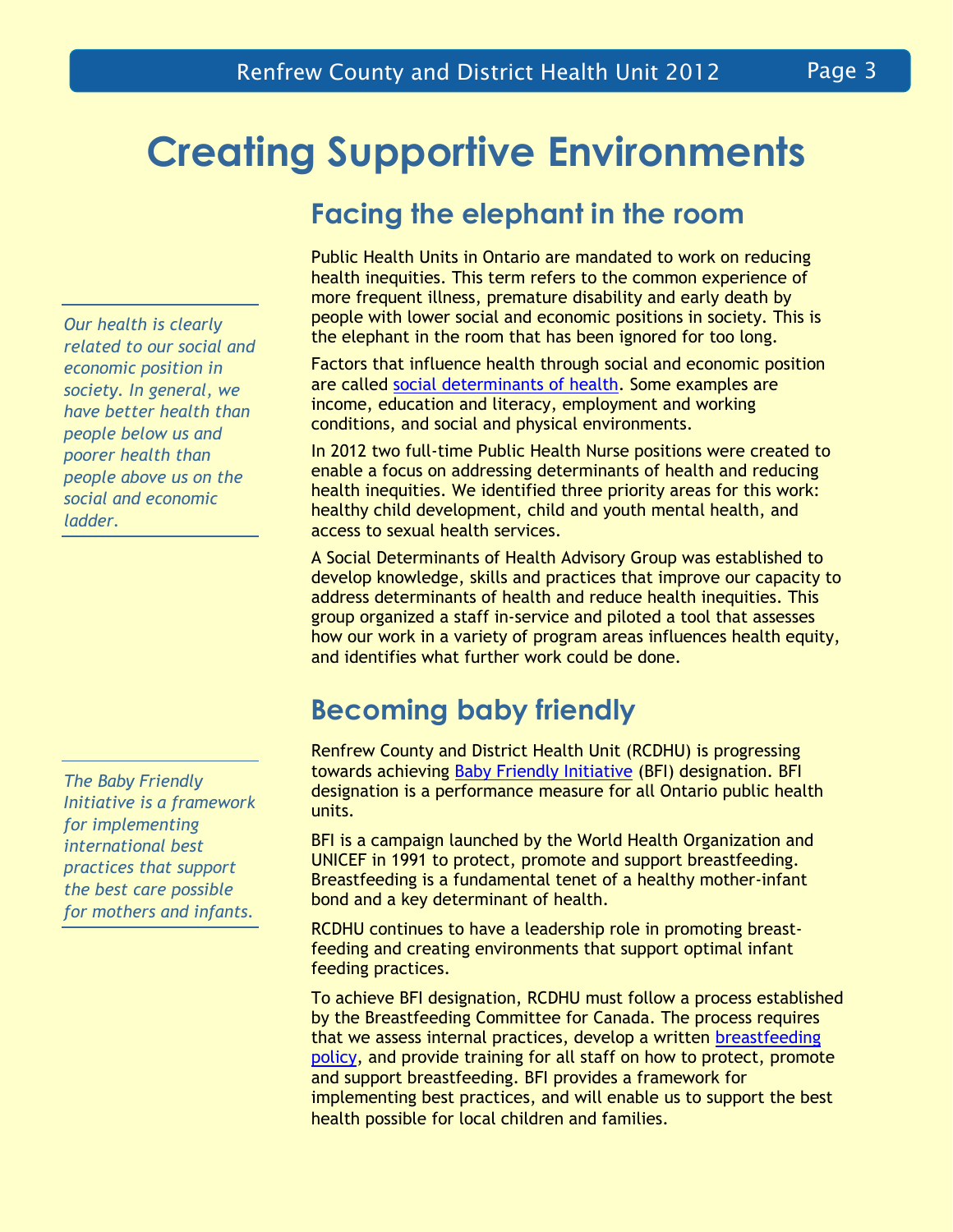# **Helping Families**

## **Healthy Smiles Ontario**

*Regular dental care is important to children's overall health. Yet for some, regular dental care may not be affordable.*

[Healthy Smiles Ontario](http://www.health.gov.on.ca/en/public/programs/dental/) is a provincial program that covers regular dental care such as checkups, fillings, and preventive services for eligible children age 17 and under. To be eligible, children/youth must live in a household with an adjusted family net income of under \$20,000 per year, and not have any dental coverage.

In 2012 the Healthy Smiles Ontario program was promoted through the following means:

- $\bullet$ radio advertisements
- health care provider and teacher newsletters
- public health presentations
- outreach to food banks, day care centres and nursery schools
- **·** displays at community events
- brochures sent to schools and throughout the community

## **Community committee works to prevent falls**

Renfrew County and District Health Unit provides leadership for a community coalition called the *Aging Safe, Healthy and Strong Committee*. Through this group, local agencies work together on ways to decrease falls among older adults. Activities of this committee in 2012 included:

- Carried out the *Medicine Clean Out* communication campaign
- Organized a health fair at the Senior Games
- Developed two new educational resources: Am [I at Risk for](http://www.rcdhu.com/HealthInformation/safety_am-I-at-risk-for-a-fall.pdf)  [Fall?](http://www.rcdhu.com/HealthInformation/safety_am-I-at-risk-for-a-fall.pdf) and [Medications and Falls](http://www.rcdhu.com/HealthInformation/safety_medications-and-falls.pdf)
- Updated the [Home Safety Checklist](http://www.rcdhu.com/HealthInformation/safety_home-checklist-seniors.pdf)
- Distributed resources to community partners for use with their clients and the public at large

Renfrew County and District Health Unit also participated in four community outreach events for seniors and promoted falls prevention messages through presentations and a display.

*Renfrew County and District has high emergency department visit rates for injuries caused by falls in older adults. Local organizations are working together to address this issue.*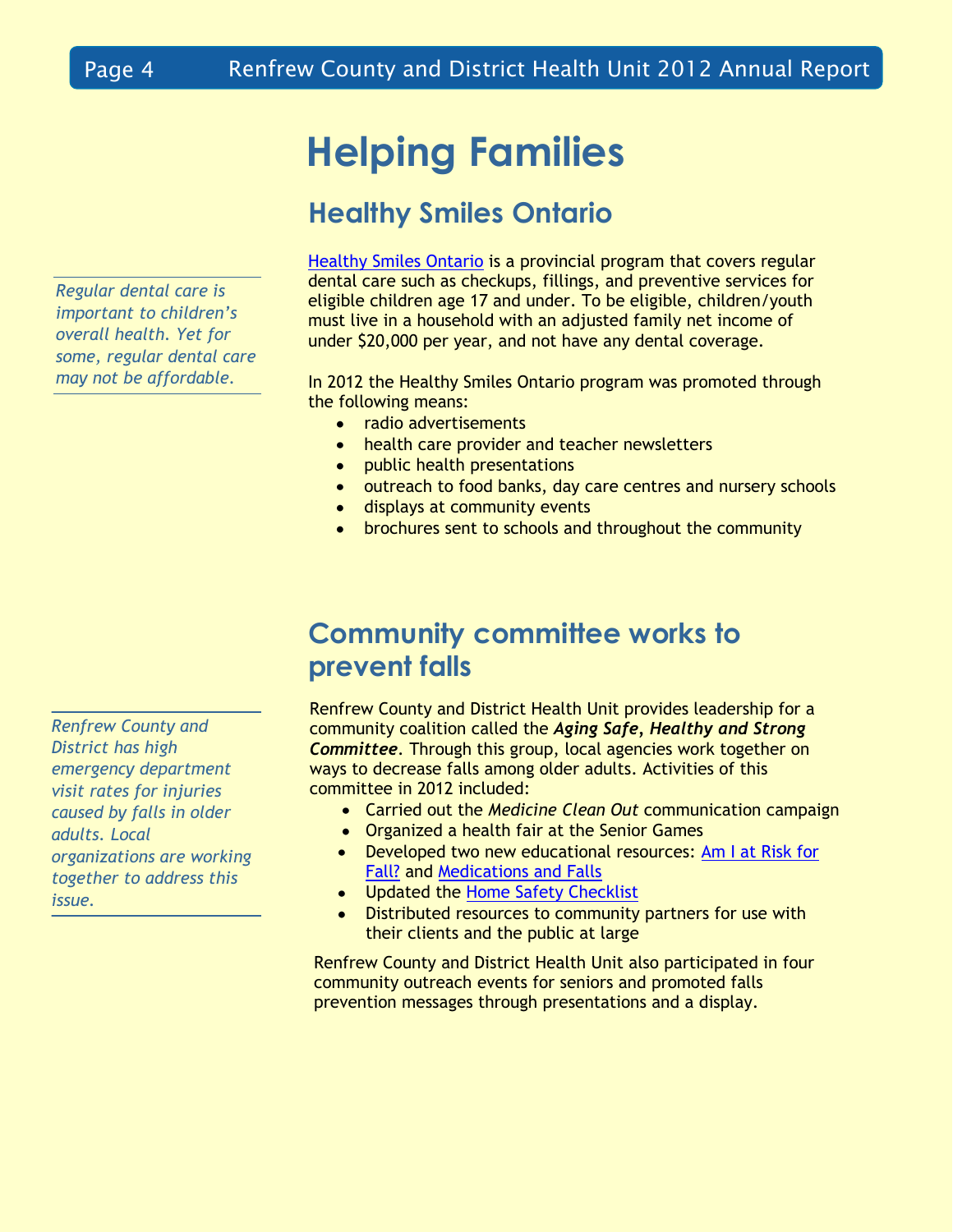**Helping the Community**

## **Engaging youth in issues that are important to them**

[Youth Engagement](http://www.rcdhu.com/Pages/ChronicDisease/youth-engagement.html) is recognized as an important strategy for promoting the health, development and well-being of young people. In 2012 we carried out several youth engagement activities:

- Recruited student ambassadors at three area high schools to  $\bullet$ work on tobacco use prevention activities.
- Facilitated the sharing of experiences by local youth involved  $\bullet$ in successful [OSAID](http://www.osaid.org/) (Ontario Students Against Impaired Driving) groups with youth at other local high schools.
- Supported the implementation of [Challenge Day](http://www.challengeday.org/) workshops in  $\bullet$ four high schools. More than an anti-bullying program, Challenge Day builds connection and empathy, and inspires compassion and positive change.
- Mobilized a discussion about youth engagement with  $\bullet$ representatives from community agencies (at the Building Our Strengths and Successes workshop organized by the Renfrew County Healthy Communities Partnership).
- Facilitated a community based focus group in collaboration  $\bullet$ with Renfrew County United Way's [United with Youth](http://www.renfrewcountyunitedway.ca/join-united-youth-create-positive-community-impacts) to assess service gaps and the need for a youth service hub
- Promoted and supported a youth engagement community of  $\bullet$ practice for adults working with youth.

## **More ways to get the annual flu shot**

In 2012 the Ontario government expanded the role of pharmacists to include providing the publicly funded flu shot. In Renfrew County and District, 10 pharmacies were approved to provide the flu vaccine.

RCDHU distributed 4,070 doses of influenza vaccine to pharmacies. We also distributed 25,310 doses of flu vaccine to physician's offices, hospitals, long-term care homes, retirement homes, health care agencies, workplaces, and community health centres. We provided 3,780 doses of the flu vaccine at our own community clinics.

*Youth that are engaged build life and leadership skills. They build connections in their community and learn to address social issues that affect their lives.*

*10 pharmacies in Renfrew County and District became part of Ontario's universal influenza immunization program.*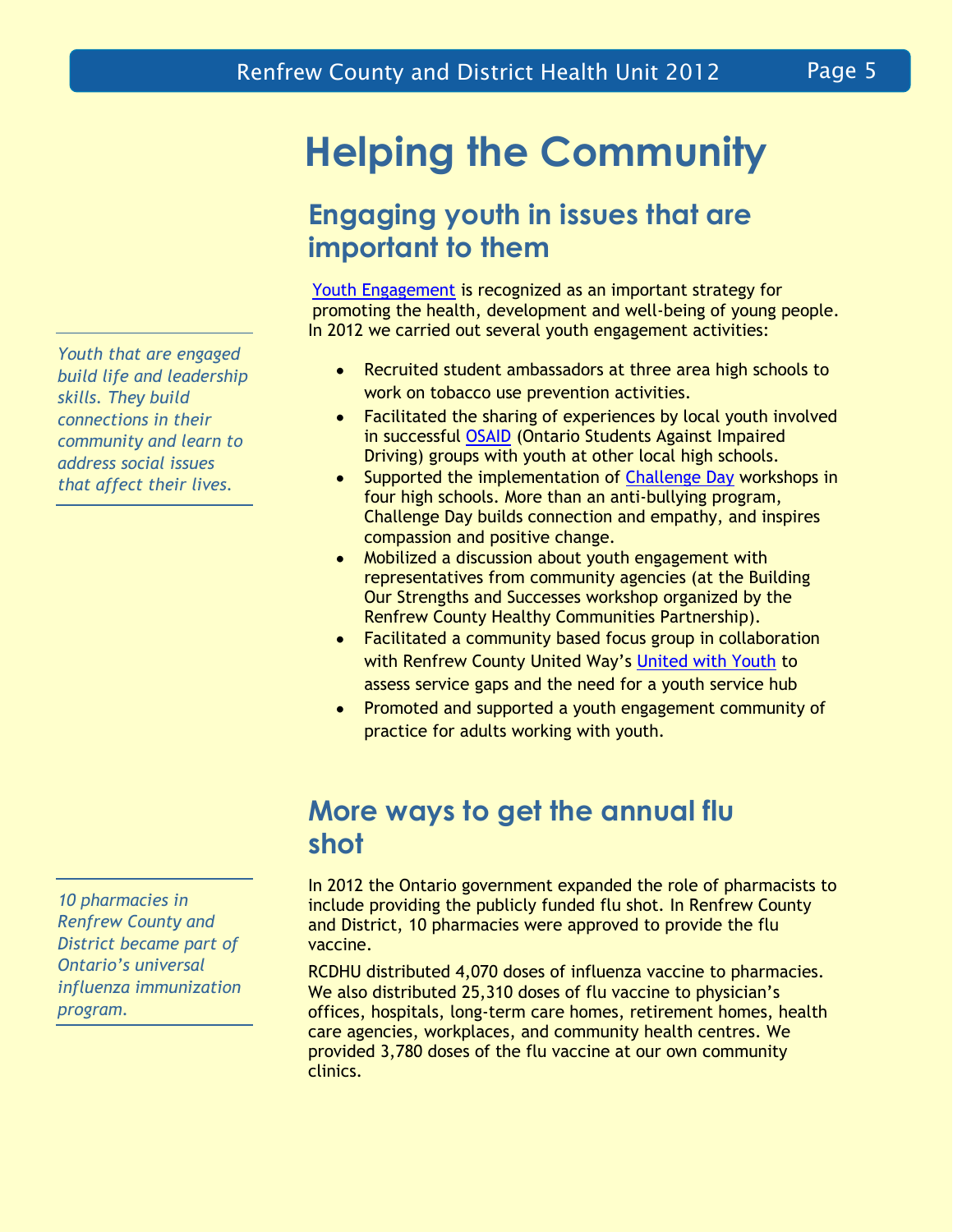## **Protecting Renfrew County and District**

### **Safe Food Program**

- 1,462 routine inspections of food premises
- 268 re-inspections to ensure corrective actions were taken
- 12 complaints investigated
- 153 food-related inspections at special events
- 25 food safety courses resulted in 491 people certified as Safe Food **Handlers**
- 5 food recall inspections
- 47 recreational camp inspections

### **Safe Water Program**

- 53 adverse water results from regulated systems investigated
- 6 boil water orders/drinking water advisories issued
- 5,716 private water samples submitted to the provincial laboratory through the Health **Unit**
- 316 inquiries due to private water sample results
- 1,600 recreational beach samples collected from 24 beaches and 1 beach posted as unsafe for swimming
- 12 indoor Class A pools inspected
- 23 indoor Class B pools inspected
- 26 outdoor Class B pools inspected
- 22 indoor hot tubs/whirlpools inspected

### **Small Drinking Water Systems**

- 121 compliance inspections
- 60 directives issued

### **Rabies Control**

- 196 animal bites investigated
- 16 people received post-exposure rabies prophylaxis

### **Immunization Program**

- 3,428 vaccines given to 2,325 people at 240 community immunization clinics
- 602 students given tetanus/ diphtheria/polio boosters at 11 high school immunization clinics
- 92 inspections conducted on vaccine storage and handling practices in health care provider premises

### **Sexually Transmitted and Blood-Borne Infections**

• 250 confirmed cases of chlamydia, 25 confirmed cases of hepatitis C and 6 confirmed cases of gonorrhea investigated

### **Sexual Health**

• 1,180 client visits at 12 clinic locations; 54 pregnancy tests carried out; 27,648 condoms distributed

### **Harm Reduction Program**

• 44,073 clean needles distributed, and an estimated 20,950 used needles collected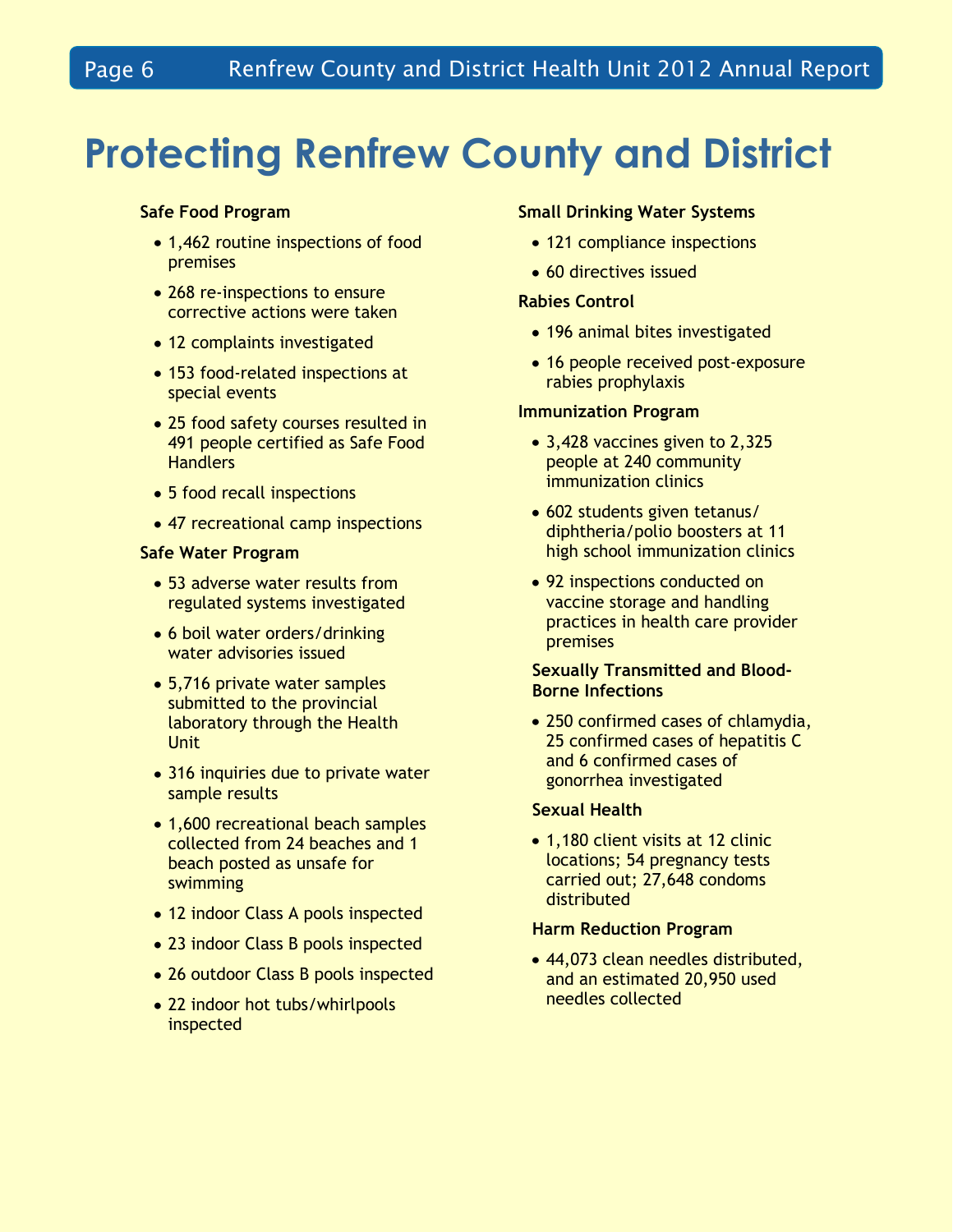# **Protecting Renfrew County and District**

### **Health Hazard Investigations**

- 73 health hazard complaints investigated
- 39 food-related complaints investigated
- 5 water safety complaints investigated
- 5 infection control complaints investigated
- 11 Smoke Free Ontario complaints investigated

### **Enforcement of the Smoke Free Ontario Act**

- 10 charges laid by the Health Unit under the Smoke Free Ontario Act
- 719 worksites inspected for compliance with the Act
- 252 tobacco vendor inspections completed
- 126 enforcement checks using test shoppers completed

## **Lyme disease is a growing concern**

Lyme disease is an infection caused by the bacterium *Borrelia burgdorferi*. The bacterium can be transmitted to humans by a bite from an infected blacklegged tick (deer tick). The tick must be attached to the skin for at least 24 hours to transmit the bacterium.

An established blacklegged tick population has not been confirmed in Renfrew County and District. However, migratory birds can carry them into this area so there is a risk of becoming infected here. Over the past three years (2010 – 2012), four cases of Lyme disease were reported in Renfrew County and District. All were related to travel in areas where there are established populations of blacklegged ticks.

The first sign of infection in about 75 percent of cases is a circular rash that looks like a bull's eye. Other common early symptoms are fatigue, chills, fever, headache, muscle and joint pain and swollen lymph nodes. Suspected Lyme disease is treated with antibiotics. The earlier treatment is received, the better. If left untreated it can last for months or years.

Populations of blacklegged ticks are spreading northward, possibly because of climate change. Ticks can be avoided by when spending time in wooded and grassy areas by wearing long pants tucked inside socks, long sleeves, and using an insect repellant containing DEET.

If you find a tick on your skin, remove it with tweezers by grasping it as close to the skin as possible and pulling straight out gently but firmly without squeezing. Put the tick in a screw-top bottle and take it to the nearest Health Unit office.

Physicians and public health officials can send ticks to the Ontario Public Health Laboratory for identification. Knowing where infected blacklegged ticks are living helps public health authorities to understand Lyme disease and how to prevent it.

For more information and to see what blacklegged ticks look like, see the Ontario Ministry of Health and Long-Term Care's [Lyme Disease](http://www.health.gov.on.ca/en/public/publications/disease/lyme.aspx) page.